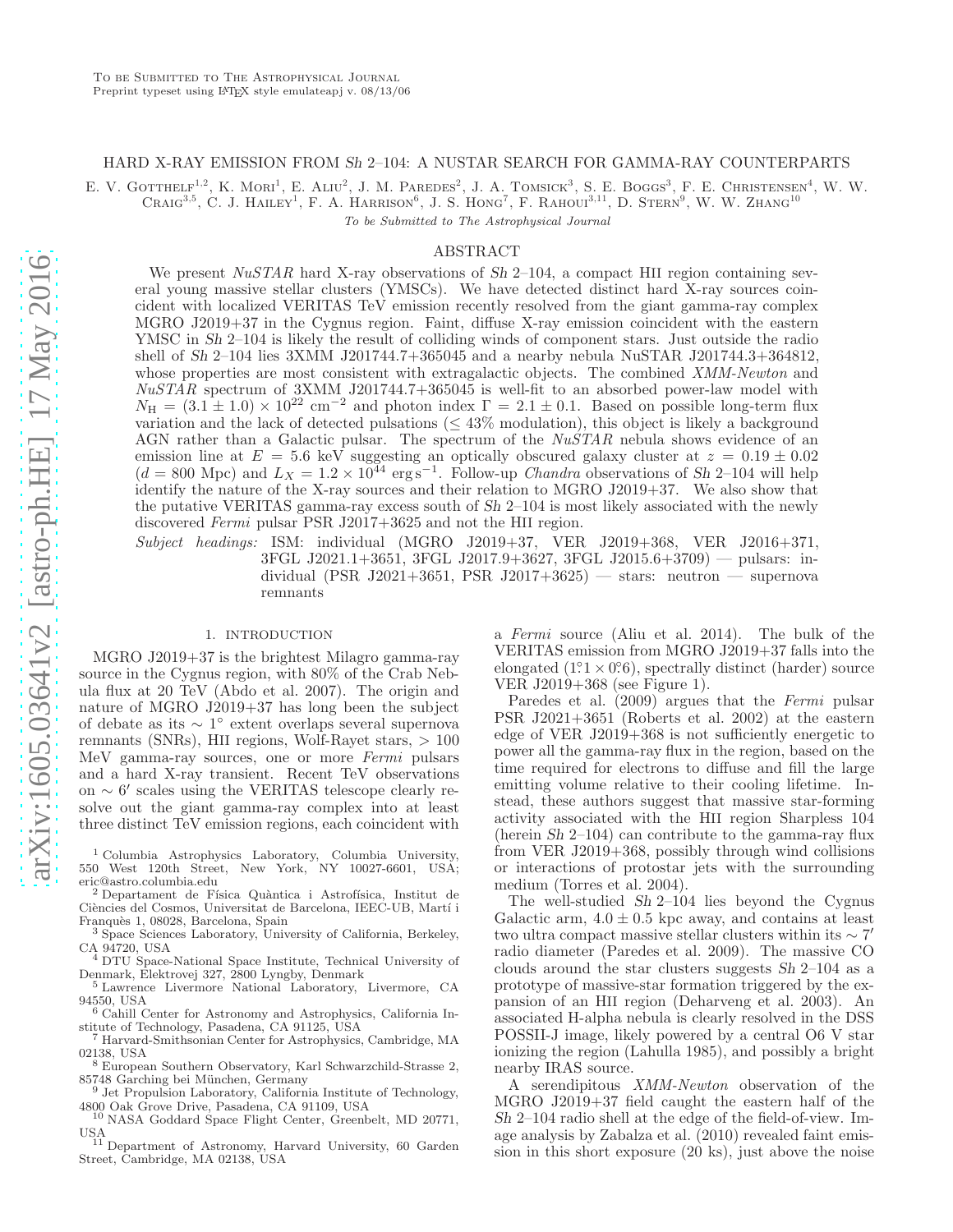

Fig. 1.— The TeV gamma-ray map of the MGRO J2019+37 region resolved into distinct sources using VERITAS observations. Note that the Milagro source itself fills the fieldof-view. Superimposed are VERITAS images in two energy bands,  $0.6-1$  TeV (green) and  $> 1$  TeV (red), that clearly separate the Milagro emission into at least three distinct emission components, each associated with a Fermi source (white circles). The harder, extended TeV emission, VER J2019+368, is associated with the pulsar PSR J2021+3651; Sh 2–104, denoted by the blue circle, may contribute a western component of this emission. Modified from Aliu et al. (2014).

level, that suggested several point sources within the radio shell. Most notably, these include ones overlapping the central star, coincident with a  $2\sigma$  ROSAT source, and the eastern YMSC. Just outside the radio shell lies 3XMM J201744.7+365045 and a barely detected nebula  $\sim 2'$  in diameter. These results open the possibility of identifying a low energy counterpart to the gamma-ray emission, and help identify its origin.

As part of the NuSTAR Galactic Survey program we have obtained broad band X-ray observations of Sh 2–104. In this paper, we report the detection of hard X-ray emission from the eastern YMSC, and from the XMM-Newton source and the nearby diffuse nebula. We consider the possibility that these sources are related to the star formation regions and/or associated with gamma-ray emission. Alternatively, the latter two sources may have an unrelated extragalactic origin.

#### 2. NuSTAR OBSERVATIONS OF Sh 2–104

NuSTAR observed the HII region Sh 2–104 on 2014 Oct 21 (ObsId #30001048) followed by a second overlapping observation, offset to the south, on 2014 Nov 13 (ObsId  $\#30001049$ ). *NuSTAR* consists of two co-aligned X-ray telescopes, with corresponding focal plane modules FPMA and FPMB that provide  $18''$  FWHM imaging resolution over a 3–79 keV X-ray band, with a characteristic spectral resolution of 400 eV FWHM at 10 keV (Harrison et al. 2013). The reconstructed NuSTAR coordinates are accurate to 7".5 at the 90% confidence level. The relative timing accuracy of  $NuSTAR$  is  $\sim$  2 ms rms, after correcting for thermal drift of the on-board clock, with the absolute timescale shown to be better than  $<$  3 ms (Mori et al. 2014; Madsen et al. 2015).

The data were processed and analyzed using FTOOLS

24Jan2014 V6.15.1 (NUSTARDAS 09Dec13 v1.3.1) with NuSTAR Calibration Database (CALDB) files of 2013 August 30. The resulting data set provides a total of 80.5 ks and 91.6 ks of net good time for the two pointings, respectively, after removing intervals of high background rates. We also exclude a bright arc of stay light that contaminates the eastern edge of the field-of-view in both detectors during the first observation. The extracted spectra combined data from both FPM detectors, grouped into appropriate spectral fitting channels, and modeled using the XSPEC (v12.8.2) spectral fitting package (Arnaud 1996). All spectral fits use the TBabs absorption model in XSPEC with the wilm Solar abundances (Wilms et al. 2000) and the vern photoionization cross-section (Verner et al. 1996).

### 2.1. Image analysis

Figure 2 presents the exposure-corrected 3–79 keV  $NuSTAR$  images of the Sh 2–104 field, combining data from both FPM detectors. The images are smoothed using a  $\sigma = 3\rlap{.}''7$  Gaussian kernel and scaled linearly. Most prominently, we detect a hard  $(> 30 \text{ keV})$  point source just north of the Sh 2–104 complex and a poorly resolved nebula 2.3' below it, roughly 2.4' in diameter. These sources clearly correspond to faint X-ray emission seen in a short, 20 ks, 2007 XMM-Newton observation, detected serendipitously, at the very edge of the field-ofview (Zabalza et al. 2010).

The two bright  $NuSTAR$  sources are embedded in enhanced diffuse emission that overlaps, at least in part, with the Sh 2–104 radio nebula. Of particular interest is a faint nebula detected at the radio spur of Sh 2–104, coincident with the eastern YMSC discussed in Paredes et al. (2009). Its spatial extent of  $r \sim 0.5$ , corrected for the PSF, is consistent with the size of the optical cluster. Further south we find evidence of several other faint sources, including a Swift X-ray source obtained as part of the follow-up program of Fermi sources. Table 1 presents the list of detected NuSTAR sources along with the significance of detection computed by wavdetect. The source coordinates are accurate to  $\approx 4\rlap.{''}0$ , registered using 3XMM J201744.7+365045, the counterpart to the bright NuSTAR point source. Finally, we note that no hard X-ray counterpart is detected for the ROSAT source at the center of Sh 2–104 (Paredes et al. 2009). This suggest a soft X-ray source, likely thermal emission from the bright star in the central cluster, or a lowtemperature colliding wind binary within this cluster.

## 2.2. Spectral analysis

To preface our spectral analysis we note that the NuS-TAR low-energy response (3 keV) is too hard to constrain the absorbing column for a typical source with  $N_{\rm H}$  < 10<sup>22</sup> cm<sup>-2</sup>. In the following spectral fits using NuSTAR data alone, for definitiveness, we hold the column density fixed to a fiducial value of the Galactic total. Generally, the range of likely column density here is found to have no significant effect on the resulting spectral parameters. We include both a neutral  $Hydrogen<sup>12</sup>$ and a molecular Hydrogen component to the column density, to take into account significant local CO emission (see Dame et al. 2001). We compute a total Galactic

<sup>12</sup> http://heasarc.gsfc.nasa.gov/cgi-bin/Tools/w3nh/w3nh.pl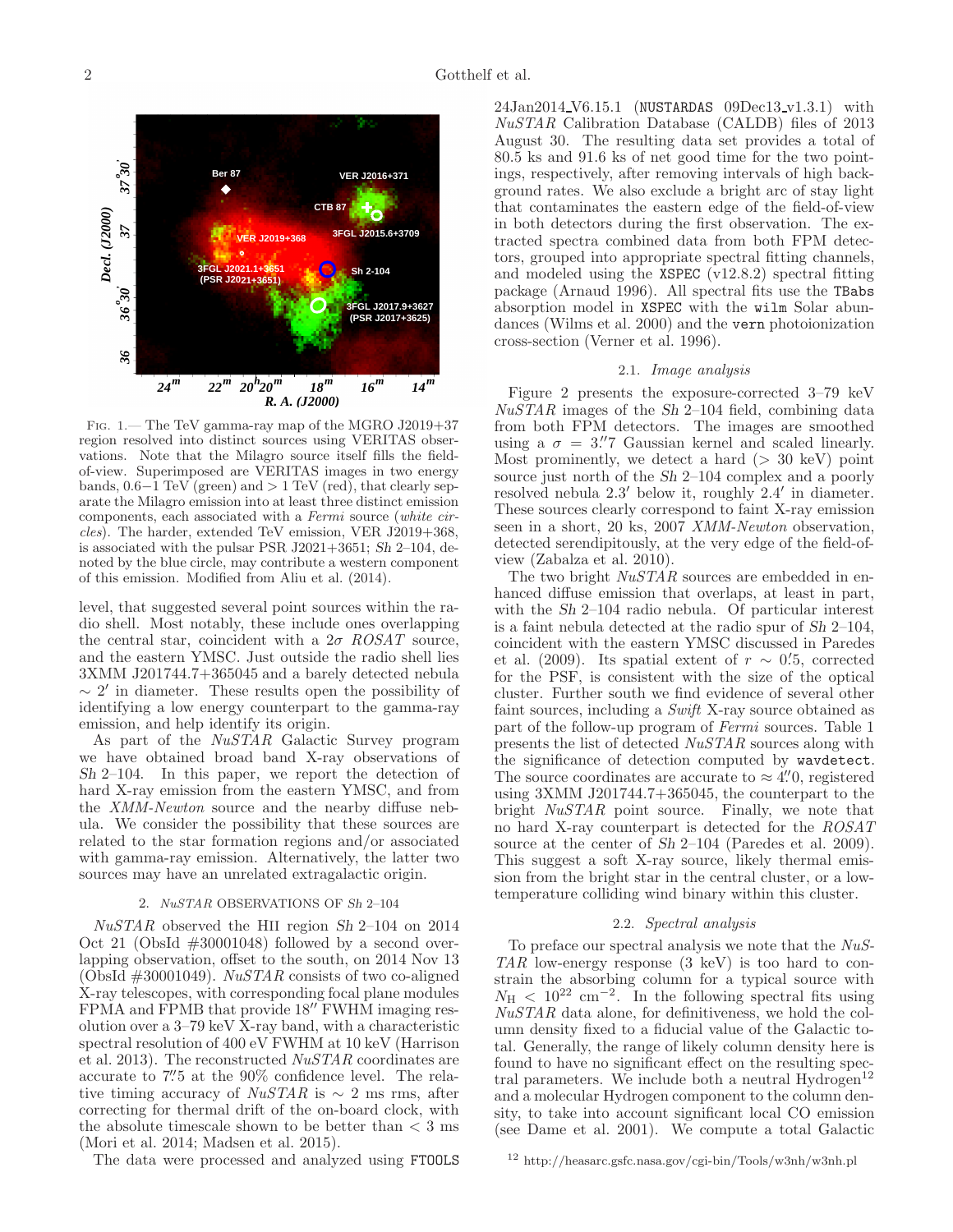

FIG. 2.— NuSTAR exposure-corrected and smoothed 3-79 keV X-ray images of the field containing Sh 2-104. Left — A bright  $NuSTAR$  point source is evident up to 30 keV and significant X-ray nebula is found in the  $3-20$  keV band just south of the point source. Both of these sources are of unknown origin. The nebula overlaps the rim of the HII region Sh 2–104, here outlined by the GMRT 610 MHz radio contours of Paredes et al. (2009). Faint hard X-ray emission is also seen at the location of the eastern young massive stellar cluster (YMSC) enclosed by the radio spur. A bright arc on the edge of the image, due to stray light hitting the focal plane, has been excised.  $Right$  — The same image with the bright point source removed and scaled to highlight diffuse emission. Indicated (circles) are the detected NuSTAR sources listed in Table 1. Also shown is the location of the nearby Chandra observation (outline) of 3FGL J2017.9+3627 (contours).

TABLE 1  $\it NuSTAR$  Sources in the Sh 2–104 Field

| #              | R.A.        | Decl.         | Net<br>Counts | Sig.<br>(Sigma) | Comment                                                |
|----------------|-------------|---------------|---------------|-----------------|--------------------------------------------------------|
|                | 20 17 35.97 | $+363245.0$   | $61 + 14$     | 4.4             |                                                        |
| $\overline{2}$ | 20 17 36.02 | $+36$ 37 58.5 | $73 \pm 16$   | 5.2             | <i>Swift</i> source                                    |
| 3              | 20 17 38.91 | $+36$ 40 27.1 | $45 \pm 13$   | 3.7             |                                                        |
| $\overline{4}$ | 20 17 40.02 | $+363638.3$   | $24 + 8$      | 3.1             |                                                        |
| 5              | 20 17 42.13 | $+36$ 41 18.2 | $50 + 13$     | 4.0             |                                                        |
| 6              | 20 17 42.41 | $+36$ 43 09.7 | $48 + 13$     | 4.1             |                                                        |
| 7              | 20 17 44.32 | $+36$ 48 12.9 | $2219 \pm 82$ | 27.0            | Nebula NuSTAR J201744.3+364812                         |
| 8              | 20 17 44.42 | $+365046.4$   | $1406 \pm 54$ | 35.0            | 3XMM J201744.7+365045                                  |
| 9              | 20 17 53.02 | $+363156.0$   | $52 + 12$     | 4.9             |                                                        |
| 10             | 20 17 55.57 | $+36$ 45 33.1 | $197 \pm 34$  | 5.8             | $Sh$ 2–104 stellar cluster /<br>H <sub>II</sub> region |
|                |             |               |               |                 |                                                        |

NOTE. — Coordinate system is registered to  $\approx 4\rlap{.}^{\prime\prime}0$  accuracy using 3XMM J201744.7+365045,

the counterpart to the bright  $NuSTAR$  point source.

column density of  $N_{\rm H} = n_{\rm HI} + 2n_{H_2} = 2.4 \times 10^{22}$  cm<sup>-2</sup>, a value consistent with the results of the combined XMM-Newton and NuSTAR fit to the spectrum of 3XMM J201744.7+365045, presented below. In all cases, the quoted spectral uncertainties are at the 90% confidence level for one or two interesting parameter(s) for the one and two component spectral fits, respectively.

The high-energy emission from the eastern YMSC is of great interest, as this source is a natural candidate for the observed gamma-ray emission. We extracted a  $NuSTAR$  spectrum from YMSC using a  $r < 0.8'$  aperture in the usable 3–10 keV range. This yields a total of 680 counts of which 71% are from background contamination, as estimated from counts extracted from an adjacent aperture  $(r < 1.4')$  on same chip of each FPM. We consider several appropriate spectral models as the quality of the spectrum is not sufficient to distinguish between then. Under the assumption that the X-ray emission is due to colliding winds of component stars in

the cluster we fit the raymond thermal plasma model in XSPEC (Raymond & Smith 1977, and updates). The bestfit temperature is  $kT = 1.2 - 3.5$  keV with a  $\chi^2 = 1.1$  for 19 degrees-of-freedom (DoF). The 2–10 keV unabsorbed flux is  $1.7 \times 10^{-13}$  erg cm<sup>-2</sup> s<sup>-1</sup>. We estimate a source luminosity of  $L \sim 10^{33}$  erg s<sup>-1</sup> from the plasma cooling curve (e.g., Maio et al. 2007) and the derived emission measure, computed from the model normalization and a distance of 4 kpc to Sh 2–104. We also consider a nonthermal model that can result from accelerated particles of past supernovae and/or quiescent or faint X-ray binaries. For a simple power-law model, the photon index is  $\Gamma = 3.5(2.4 - 4.7)$  with a similar  $\chi^2$  and flux as found for the thermal model.

For 3XMM J201744.7+365045, we extracted a high quality  $NuSTAR$  spectrum using a  $r = 45''$  source aperture and a  $r = 1.4'$  background region offset from the source. The source spectrum is found to dominate the background up to 20 keV, but emission is evident to at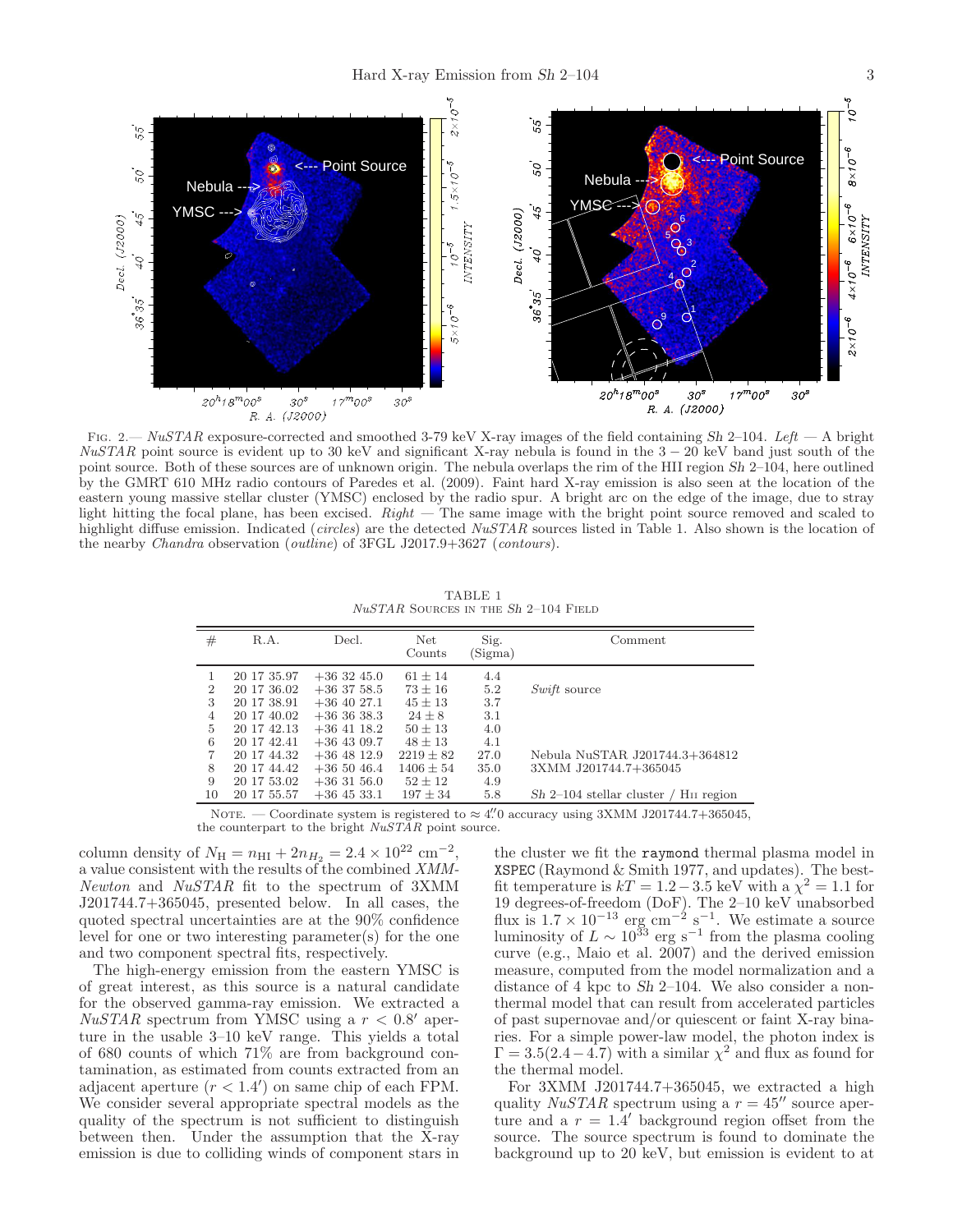![](_page_3_Figure_1.jpeg)

Fig. 3.— NuSTAR and XMM-Newton spectra of 3XMM J201744.7+365045. The spectra are fitted simultaneously to an absorbed power-law model with their normalizations left free. The upper panel present NuSTAR (black) and XMM-Newton EPIC pn (red) and EPIC MOS (green) spectral histograms along with the best-fit model (solid lines) given in Table 2. The lower panel shows the residuals from the best-fit model in units of sigma.

least 30 keV. The spectrum is well-fitted in the 3–20 keV energy band to an absorbed power-law model with the column density held fixed to the Galactic total. The best fit spectral index is  $\Gamma = 2.0 \pm 0.1$  with  $\chi^2 = 0.82$  for 28 DoF. The unabsorbed flux in the 2–10 keV band is  $(1.4 \pm 0.1) \times 10^{-12}$  erg cm<sup>-2</sup> s<sup>-1</sup>. A blackbody model is excluded by the fit, as is, for lack of line features, thermal plasma models. The spectral results are presented Table 2.

To better estimate the source column density for 3XMM J201744.7+365045 we extracted and fit the XMM-Newton spectrum simultaneous with the NuSTAR data, allowing the flux normalization to be independent. This resulted in  $N_{\rm H} = (3.1 \pm 1.0) \times 10^{22}$  cm<sup>-2</sup> and spectral index  $\Gamma = 2.1 \pm 0.1$  (see Figure 3). We note that the measured column is consistent with our estimate of the Galactic total. Compared to the XMM-Newton flux measurements obtained 7 years earlier, the NuSTAR value is lower, formally by a factor of ∼ 3. However, the former flux is not well established due to poor statistics, the high background, and the far off-axis source detection on the edge of the XMM-Newton EPIC instruments, and the relative flux calibration between instruments.<br>To examine the X-ray nebula Nu

To examine the X-ray nebula NuSTAR J201744.3+364812, we extracted spectra using a  $r = 1.4'$  radius aperture and the background region defined above. This aperture encompassed nearly all the nebula extent to the background level. Of the ∼ 3400 aperture counts in the 3–20 keV optimal energy band,  $\sim$  1400 (42%) are attributed to the background. A fit to the nebula spectrum using an absorbed power-law model in the 3–20 keV band with the total Galactic column density yields a photon index  $\Gamma = 2.5 - 2.8$  with  $\alpha \chi^2_{\nu} = 1.6$  for 57 DoF. The 2-10 keV absorbed flux is  $(6.4 - 7.5) \times 10^{-13}$  erg cm<sup>-2</sup> s<sup>-1</sup> (90% confidence level) and the unabsorbed flux is  $8.7 \times 10^{-13}$  erg cm<sup>-2</sup> s<sup>-1</sup>.

The poor  $\chi^2$  statistic for this fit is mainly due to a linelike feature around 5.6 keV (see Figure 4). No similar feature appears in the background or the  $NuSTAR$  spectrum of the point source 3XMM J201744.7+365045. Introducing a Gaussian line to the fit, to better characterize the continuum, yield a line measured at  $5.6\pm0.2$  keV and re-

sults in an excellent fit statistic of  $\chi^2_{\nu} = 0.94$  for 54 DoF. The F-test value of 13.09 corresponds to a false positive significance of the added spectral line of  $\wp = 2.3 \times 10^{-5}$ . However, this significance should be interpreted with care (Protassov et al. 2002). Formally, an analysis of the Ftest probability using the XSPEC script simftest confirms a highly significant detection of an emission line feature associated with the source.

As no emission line is known at this energy we consider the possibility of a redshifted Fe line from a galaxy cluster hidden behind the Galactic plane. A spectral fit using the Raymond-Smith model for a thermal plasma produced an excellent fit again, with  $\chi^2_{\nu} = 0.86$  for 55 DoF, with the column density fixed at the Galactic total. The best-fit parameters give a  $kT = 5.6^{+1.3}_{-0.83}$  keV, redshift  $z = 0.19 \pm 0.02$ , and abundance  $0.66\overline{Z_{\odot}}$ . The 2–10 keV absorbed flux is  $6.4^{+0.3}_{-0.6} \times 10^{-13}$  erg cm<sup>-2</sup> s<sup>-1</sup> (90% confidence level) and the unabsorbed flux is 7.5  $\times$  $10^{-13}$  erg cm<sup>-2</sup> s<sup>-1</sup>. We note that the measured range of  $kT$  is essentially independent of the column density, from zero to  $3.1 \times 10^{22}$  cm<sup>-2</sup>, the point source value. This  $N_{\rm H}$  range yields a measured temperature range of  $kT = 5.3 - 6.4$  keV, comparable to the uncertainty in  $kT$ obtained using the Galactic column.

For a galaxy cluster at the implied redshift distance of 800 Mpc, the total X-ray luminosity is  $L_x = 1.2 \times$  $10^{44}$  erg s<sup>-1</sup>. This is within an order of magnitude of the value derived from the luminosity - temperature relation for clusters (Novicki et al. 2002). Moreover, based on the inferred temperature, the observed nebula size is well predicted for a putative cluster (Mohr et al. 2000). Given the large uncertainties in these relations we take the results as reasonably evidence that the X-ray nebula is due to a background galaxy cluster unrelated to the gamma-ray emission.

#### 2.3. Timing Analysis

The high time resolution of  $NuSTAR$  allows a search for pulsations from 3XMM J201744.7+365045 down to periods of  $P \sim 4$  ms, covering the expected range for a rotation-powered pulsar. For a timing analysis, photon arrival times were converted to barycentric dynamical time (TDB) using the XMM-Newton coordinates. The  $NuSTAR$  light curve is found to be stable during the observation on all timescales. A Fast Fourier Transform (FFT) finds no evidence of red noise, indicative of accreting systems in the power spectrum. We also searched for a coherent signal using both the FFT method and the  $Z_n^2$ test statistic for  $n = 1, 2, 3, 5$ , and the H-test, to be sensitive to both broad and narrow pulse profiles. We initially restricted the timing search to photon energies in the 3– 25 keV range and used an aperture of 30′′ to optimize the signal-to-noise ratio. We repeated our search for an additional combination of energy ranges  $3 < E < 10$  keV,  $10 < E < 25$  keV and aperture sizes  $r > 10''$ . None of these resulted in a significant detection. After taking into account the estimated background emission, we place an upper limit on the pulse fraction  $f_p \leq 43\%$  for a sinusoidal signal in the 3–25 keV band for the 20<sup> $\prime\prime$ </sup> aperture.

# 3. DISCUSSION

TeV gamma-ray emission from MGRO J2019+37 is well-separated into three regions by high-resolution VERITAS observations, each associated with a Fermi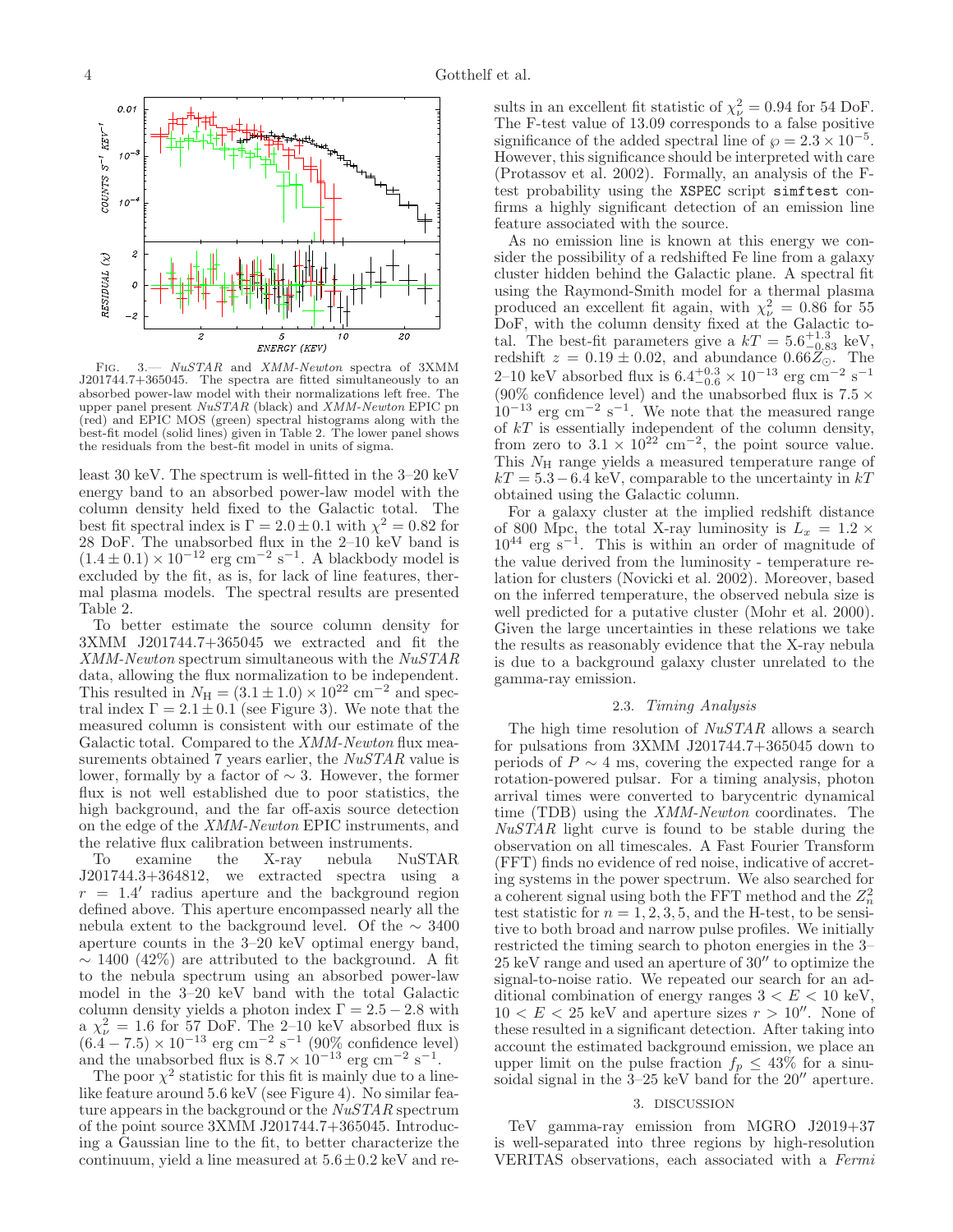COUNTS S<sup>-1</sup> KEV

10

z

![](_page_4_Figure_1.jpeg)

RESIDUAL (X) RESIDUAL (X)  $\mathcal{O}$  $\epsilon$  $-2$  $\overline{20}$  $\overline{20}$ 5 10 10 ENERGY (KEV) **ENERGY (KEV)** FIG.  $4.$ — NuSTAR spectra of the new X-ray nebula NuSTAR J201744.3+364812. Left — The spectrum fitted with an absorbed power-law

(solid lines). The lower panel shows the residuals from the best-fit model given in the text, in units of sigma.  $Right$  — The same spectrum fitted with the addition of an emission line.

TABLE 2 NuSTAR and XMM-Newton Spectra of 3XMM J201744.7+365045

| Parameter                                                                                                            | <i>NuSTAR</i> only                                                                                                  | <i>XMM-Newton</i> only                                                                                   | $NuSTAR + XMM-Newton$ <sup>a</sup>                                                                                    |
|----------------------------------------------------------------------------------------------------------------------|---------------------------------------------------------------------------------------------------------------------|----------------------------------------------------------------------------------------------------------|-----------------------------------------------------------------------------------------------------------------------|
| $N_{\rm H}$ (cm <sup>-2</sup> )<br>$F_{\rm abs}$ (2–10 keV)<br>$F_{\text{unabs}}$ (2–10 keV)<br>$\chi^2_{\nu}$ (dof) | $2.4 \times 10^{22}$ (fixed)<br>$2.0 \pm 0.1$<br>$1.2 \pm 0.1 \times 10^{-12}$<br>$1.3 \times 10^{-12}$<br>0.82(29) | $3.4(1.8-5.6)\times10^{22}$<br>$1.4 - 3.1$<br>$3.5 \times 10^{-13}$<br>$4.6 \times 10^{-13}$<br>0.68(36) | $(3.1 \pm 1.0) \times 10^{22}$<br>$2.1 \pm 0.1$<br>$1.2 \pm 0.1 \times 10^{-12}$<br>$1.4 \times 10^{-12}$<br>0.70(62) |

NOTE. — Power-law model fits are obtained in the  $0.5-10 \text{ keV}$  and  $3-20 \text{ keV}$  energy bands for the XMM-Newton and NuSTAR spectra, respectively. For the joint NuSTAR and XMM-Newton spectral fits, the indexes and column densities are linked. The uncertainties are 90% confidence limits for two interesting parameters, except for the  $NuSTAR$  only data, which is for one interesting parameter. The given fluxes are in units of erg cm<sup>−2</sup> s<sup>−1</sup>.

<sup>a</sup>The listed flux values are for the  $NuSTAR$  spectra, while the  $XMM-Newton$  spectra are jointly fit with a relative normalization factor to account for the flux variation.

source (Aliu et al. 2014). To the north, VER J2016+371 is likely associated with Fermi emission from the blazar B2013+370 (Kara et al. 2012) and/or the filled-center supernova remnant CTB 87 (Aliu et al. 2014). To the south, localized VERITAS emission, significant at the  $3\sigma$ confidence level, is coincident with the recently discovered Fermi pulsar, PSR J2017+3627, discussed below. To the east, the large elliptical morphology of the spectrally harder VER J2019+368 suggests a blend of two overlapping sources. If the arguments of Paredes et al.  $(2009)$  are correct, the Fermi pulsar PSR J2021+3651 easily accounts for the eastern most TeV emission from VER J2019+368, while Sh 2–104 may be responsible for a western component. In the following, we use new Xray observations to explore possible origins for an eastern component of VER J2019+368.

 $700NTS S^{-1}$   $KEY$ 

 $10$ 

 $10^{-1}$ 

 $\boldsymbol{z}$ 

The NuSTAR data reveals faint emission from the eastern YMSC of Sh 2–104, with an inferred luminosity of  $L \sim 10^{33}$  erg s<sup>-1</sup>. In other YMSCs, hard >3 keV X-rays have been seen at similar levels from either point sources (Clark et al. 2008) or diffuse emission (Townsley et al. 2011). For the point source case, although it is possible for hard X-rays to be produced by an accreting compact object, a small number of isolated OB supergiants or Wolf-Rayet stars, colliding wind binaries (CWBs), or possibly even a single CWB could produce hard X-ray emission at the levels we observe (Clark et al. 2008; Sug-

awara et al. 2015). If a thermal model is the correct characterization of the NuSTAR spectrum, then the plasma temperature of ∼2–3 keV would favor CWBs over isolated massive stars (Bodaghee et al. 2015; Sugawara et al. 2015). Diffuse thermal or non-thermal X-ray emission could come from particles accelerated by past supernova events or continuous acceleration in CWB shocks (Muno et al. 2006; Townsley et al. 2011). Townsley et al. (2011) report non-thermal diffuse emission from NGC 3576 N with a power-law spectrum with  $\Gamma$ <2.5. The power-law fit to  $\hat{Sh}$  2–104 YMSC gives  $\Gamma = 3.5^{+1.2}_{-1.1}$ , which is just barely compatible with NGC 3576 N.

The coincidence of gamma-ray emission near starforming regions suggests a physical connection between the two – for example, W49A (Brun et al. 2010), Westerlund1 (Luna et al. 2010), and Carina Nebula, although the gamma-rays from the latter is likely dominated by the CWB  $\eta$  Carinae (Tavani et al. 2009; Farnier et al. 2011). However, this connection remains far from clear, at least on an individual basis. For the case of the YMSC in Sh 2–104, we can consider several plausible physical mechanisms for generating the associated gamma-rays. As mentioned above, it is unlikely that the massive star binaries and protostars in the YMSC are sufficiently energetic to power a significant fraction of the TeV flux from the Milagro source, that is likely hadronic in nature, if extended. However, the YMSC may contribute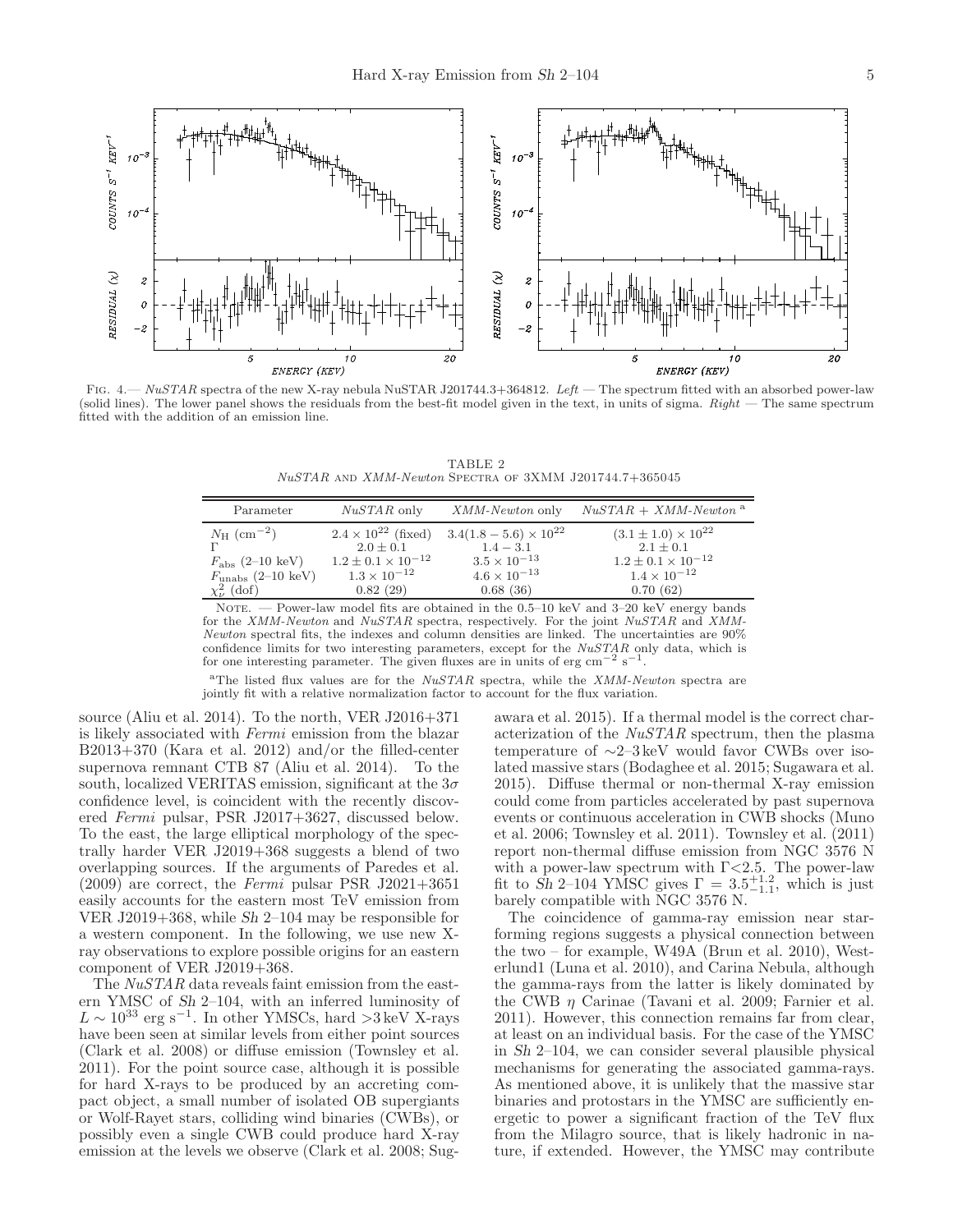gamma-rays to the western compact component of VER J2019+368, via a leponic process. This reduces the required energy budget by about two orders of magnitude (see Paredes et al. 2009).

The YMSC could also host other young and powerful non-thermal sources associated with massive stars, such as high-mass microquasars or massive binaries containing non-accreting pulsars (e.g. Paredes et al. 2013; Dubus 2013). These sources, potentially hidden in hard X-rays by the dense environment in which they would be embedded, could also contribute to the overall gamma-ray emission from VER J2019+368. Qualitatively, if only a fraction of the source flux came from the YMSC, for exmaple a third, the energetic requirements of the western component of VER J2019+368 would be reduced, and a hadronic mechanism may be plausible. The lack of associated GeV emission from VER J2019+368 could be explained then by hadronic models for which the lower energy emission is suppressed, e.g., proton-proton interactions in the innermost region of the winds of massive O and B stars, as suggested by Torres et al. (2004) (see also Aharonian & Atoyan 1996; Bosch-Ramon et al. 2005, for scenarios in which the GeV emission is rather low as compared to the TeV emission).

Alternatively, the substantial X-ray emission that lies outside the radio nebula of Sh 2–104 perhaps signals a previously unidentified star cluster responsible for the TeV emission. However, no specific optical or infrared counterpart is known. The coordinates of 3XMM  $J201744.7+365045$  are consistent to within 1.'<sup>'</sup> 1 with the 20 cm arcsec radio point source G74.840+0.660 (FIRST Radio Survey; White et al. 2005), possibly the 327 MHz source WSRTGP 2015+3641 (Taylor et al. 1996), both nondescript radio objects in these Galactic surveys. A dedicated radio observation of Cygnus at 610 MHz by Paredes et al. (2009) determined a flux density of  $33.46 \pm 0.08$  mJy for GMRT J201744.8+365045. Comparing this to the 20 cm flux of 11.15 mJy (White et al. 2005) yields a spectral index of  $\alpha = 1.2$ , where  $F_{\nu} = \nu^{-\alpha}$ .

The combination of the radio and X-ray point source and diffuse emission suggest a pulsar and its wind nebula, perhaps born in the star formation region, which provides a natural source of seed photons for generating upscattered gamma-rays (cf., HESS J1837–069/PSR J1838– 0655; Gotthelf & Halpern 2008). Although the offset between the point source and the nebula is somewhat unusual, PWN systems often show complex X-ray morphology, as revealed by Chandra (e.g., Crab, MSH 15−52; see Kargaltsev & Pavlov 2008).

The X-ray spectrum of 3XMM J201744.7+365045 is, however, somewhat steep for a pulsar, more consistent with that of a hidden optical AGN behind the Galactic plane. The radio spectrum also prefers an AGN interpretation over a pulsar. The likely coincidence with a bright point-like radio source, the lack of detected pulsations  $(> 43\%)$ , and the possible long term variability, strengthens this interpretation. However it is worth noting that the upper-limit on the modulation for an X-ray pulsar is not strongly constraining.

The origin of the nebula NuSTAR J201744.3+364812, and whether it is connected to the point source, remains a mystery. The appearance of a possible spectral line at an unexpected energy suggests that this feature, if astrophysical, is likely a red-shifted Fe line from a galaxy

cluster hidden behind the Galactic plane. The estimated luminosity and size of the nebula, based on its implied redshift and temperature, is consistent with this interpretation. The large column in the region (e.g.,  $\sim 19$ magnitude of extinction in the V-band) could easily account for the lack of an optical counterpart.

Finally, it is possible that the TeV gamma-ray emission near Sh 2–104 might be associated with the Fermi source 3FGL J2017.9 $+3627, 0.3$  to the south of the HII region. A search for pulsations from 3FGL J2017.9+3627 by the Einstein@Home distributed computing pulsar project (Anderson et al. 2006; Allen et al. 2013) detected a 167 ms signal, consistent with a 2 Myr old rotationpowered pulsar<sup>13</sup> (Clark, C., in prep.). The inferred spindown power of PSR J2017+3625,  $\dot{E} = 1.2 \times 10^{34} \text{ erg s}^{-1}$ , suggests that it likely lies at a distance of 450 pc, given its gamma-ray flux of  $4.8 \times 10^{-11}$  erg s<sup>-1</sup> cm<sup>-2</sup> (Acero et al. 2015) and a gamma-ray efficiency of  $L_{\rm GeV}/E=0.1$ , typical for a Fermi pulsar. On the other hand, the lack of significant X-ray detection of a candidate NS in the unpublished 10 ks Chandra observation (ObsID 14699) suggests that the pulsar is further away. For this observation, we estimate a flux limit of  $F_x(2-10 \text{ keV}) \lesssim$  $2 \times 10^{-14}$  erg s<sup>-1</sup> cm<sup>-2</sup> for a typical pulsar power-law spectrum  $(N_{\rm H} = 1.0 \times 10^{22} \text{ cm}^{-2}; \Gamma = 1.5)$ . The predicted distance is then  $\geq 1$  kpc, based on the empirical relation between the X-ray luminosity of pulsars and their spin-down power (Possenti et al. 2002). At this distance, the local TeV emission, estimated to be roughly  $L(1-10 \text{ TeV}) \sim 3 \times 10^{-12} \text{ erg s}^{-1}$ , represents an efficiency of  $L_{\rm TeV}/E \sim 0.03$ , plausible for a >  $10^5$  yr pulsar (e.g., see Kargaltsev et al. 2013).

In conclusion, it is possible that PSR J2017+3625 accounts for most, if not all, of the coincident VERI-TAS TeV excess and that the harder TeV photons near Sh 2–104 remain unaccounted for. Our analysis of the X-ray data is inconclusive as to the connection between the *NuSTAR* sources, the Sh 2–104 region, and the overlapping gamma-ray emission. Without further evidence, it is not yet possible to associate the Milagro gamma-ray emission with Sh 2–104. In this regard, it is important to determine the nature of the NuSTAR sources presented in this study. This will require high resolution Chandra observations to allow a comparison between these sources and several overlapping optical/IR stars and an unclassified radio source, that may or may not be related to the X-ray and/or gamma-ray emission.

This work was supported under NASA Contract No. NNG08FD60C, and made use of data from the NuSTAR mission, a project led by the California Institute of Technology, managed by the Jet Propulsion Laboratory, and funded by the National Aeronautics and Space Administration. We thank the NuSTAR Operations, Software and Calibration teams for support with the execution and analysis of these observations. This research has made use of the NuSTAR Data Analysis Software (NuS-TARDAS) jointly developed by the ASI Science Data Center (ASDC, Italy) and the California Institute of Technology (USA). E.V.G. acknowledges partial support

<sup>13</sup> https://einstein.phys.uwm.edu/gammaraypulsar/ FGRP1 discoveries.html